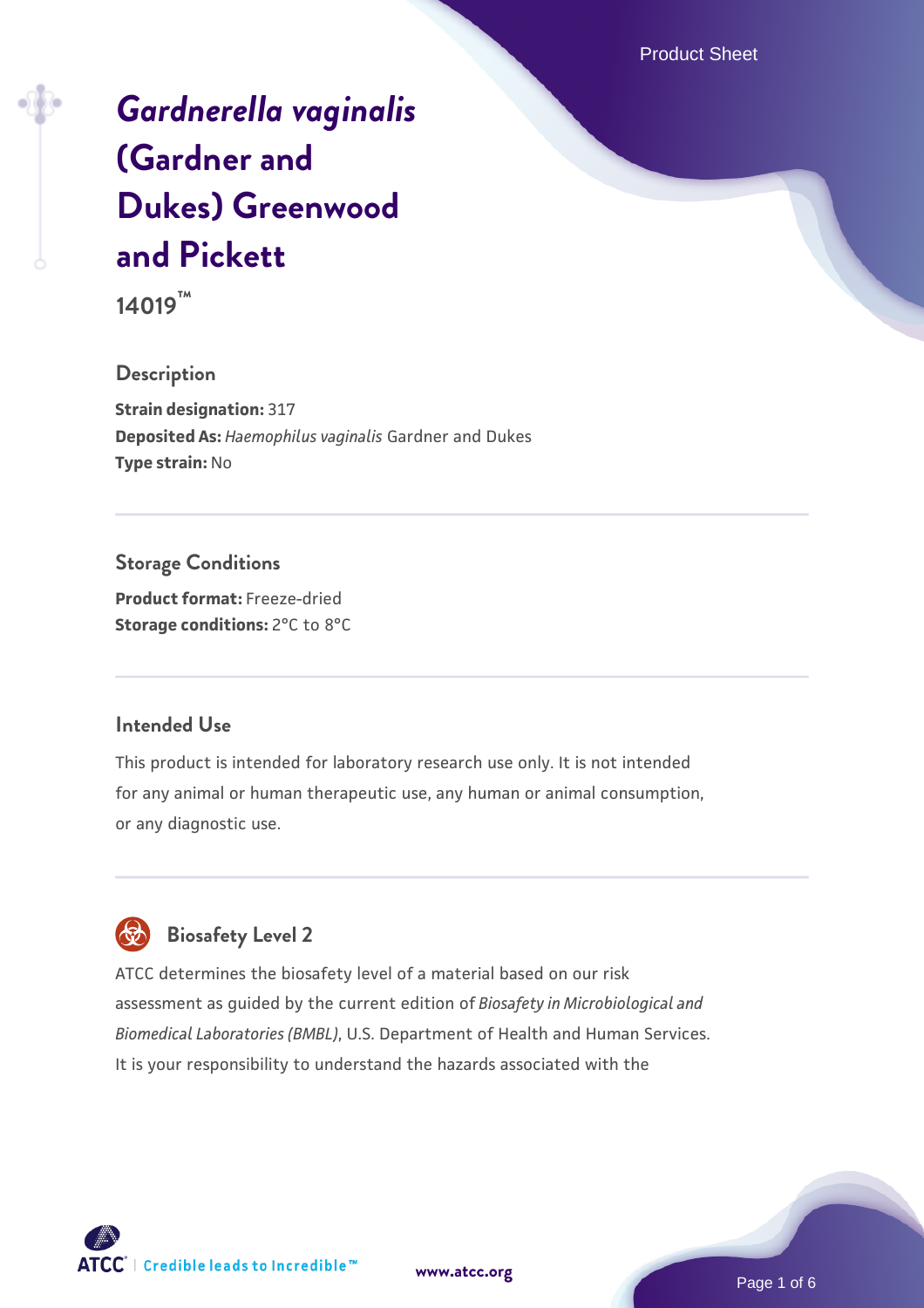#### **14019**

material per your organization's policies and procedures as well as any other applicable regulations as enforced by your local or national agencies.

ATCC highly recommends that appropriate personal protective equipment is always used when handling vials. For cultures that require storage in liquid nitrogen, it is important to note that some vials may leak when submersed in liquid nitrogen and will slowly fill with liquid nitrogen. Upon thawing, the conversion of the liquid nitrogen back to its gas phase may result in the vial exploding or blowing off its cap with dangerous force creating flying debris. Unless necessary, ATCC recommends that these cultures be stored in the vapor phase of liquid nitrogen rather than submersed in liquid nitrogen.

#### **Certificate of Analysis**

For batch-specific test results, refer to the applicable certificate of analysis that can be found at www.atcc.org.

#### **Growth Conditions**

**Medium:**  [ATCC Medium 1685: NYC III medium](https://www.atcc.org/-/media/product-assets/documents/microbial-media-formulations/e/3/1/6/8/5/atcc-medium-1685.pdf?rev=e075ccfc13264e019750e2d0975c7cd9) [ATCC Medium 70: Casman's medium base with 5% rabbit blood](https://www.atcc.org/-/media/product-assets/documents/microbial-media-formulations/7/0/atcc-medium-70.pdf?rev=767b4f4546b14a42bd334aad5df64a64) **Temperature:** 37°C **Atmosphere: 95% Air, 5% CO<sub>2</sub>** 

#### **Handling Procedures**

1. Open vial according to enclosed instructions.

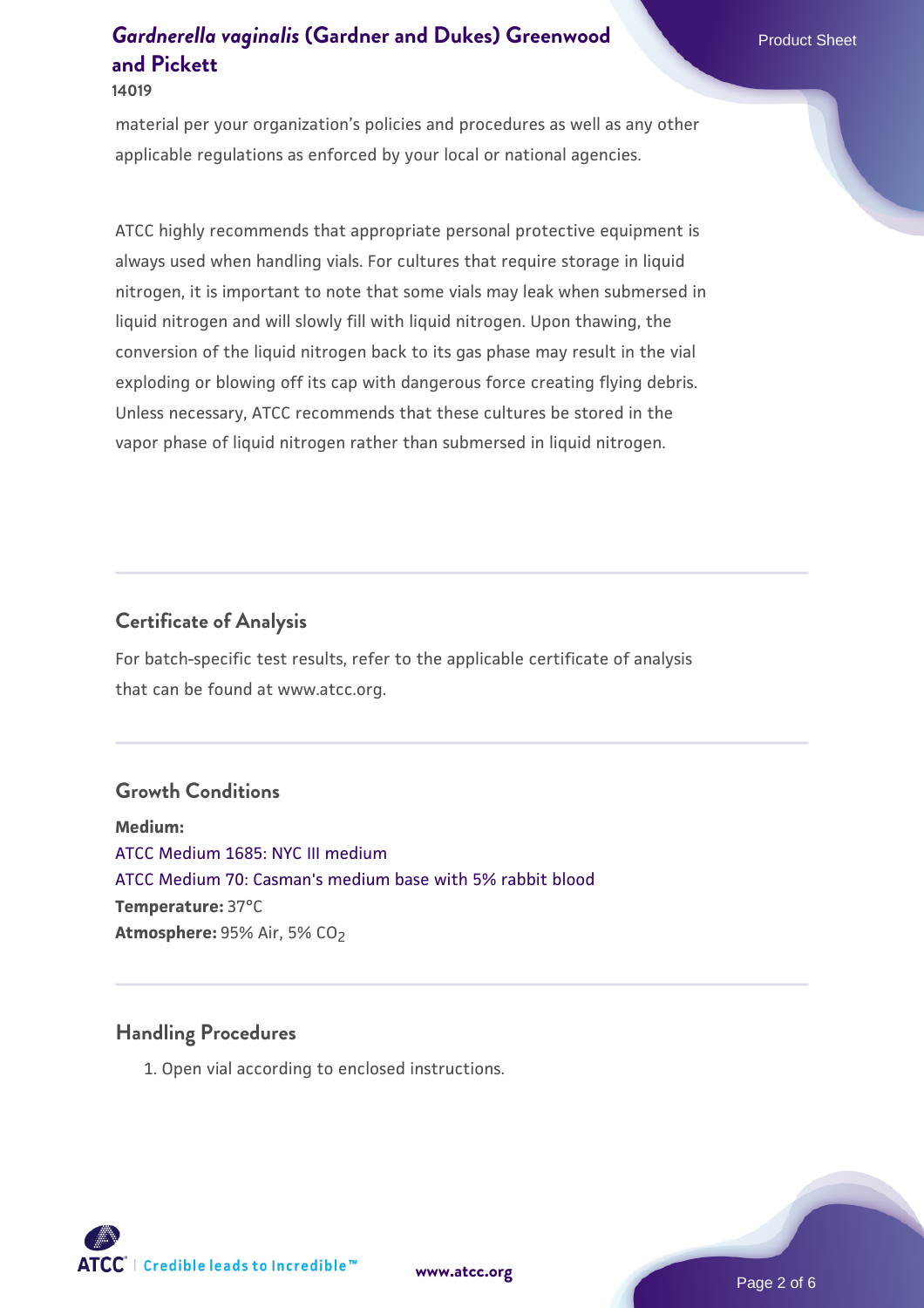#### **14019**

- 2. Using a single tube of #1685 broth (5 to 6 mL) or any of the media outlined in the notes below, withdraw approximately 0.5 to 1.0 mL with a Pasteur or 1.0 mL pipette. Rehydrate the entire pellet.
- 3. Aseptically transfer this aliquot back into the broth tube. Mix well.
- 4. Use several drops of the suspension to inoculate a #70 agar slant and/or plate or one of the following media outlined below.
- 5. Incubate the tubes and plate at 37°C in an atmosphere of 5% CO<sub>2</sub> for 24-48 hours.

#### **Notes**

Colonies on #70 agar are pinpoint, circular, entire and low convex. Cells are small, non-motile, gram-negative rods that occur in singles and pairs. This strain will also grow on ATCC® Medium #814, GC Medium, and #260, Sheep blood agar, and may take up to 7 days to exhibit growth.

Additional information on this culture is available on the ATCC<sup>®</sup> web site at www.atcc.org.

### **Material Citation**

If use of this material results in a scientific publication, please cite the material in the following manner: *Gardnerella vaginalis* (Gardner and Dukes) Greenwood and Pickett (ATCC 14019)

## **References**

References and other information relating to this material are available at www.atcc.org.

## **Warranty**

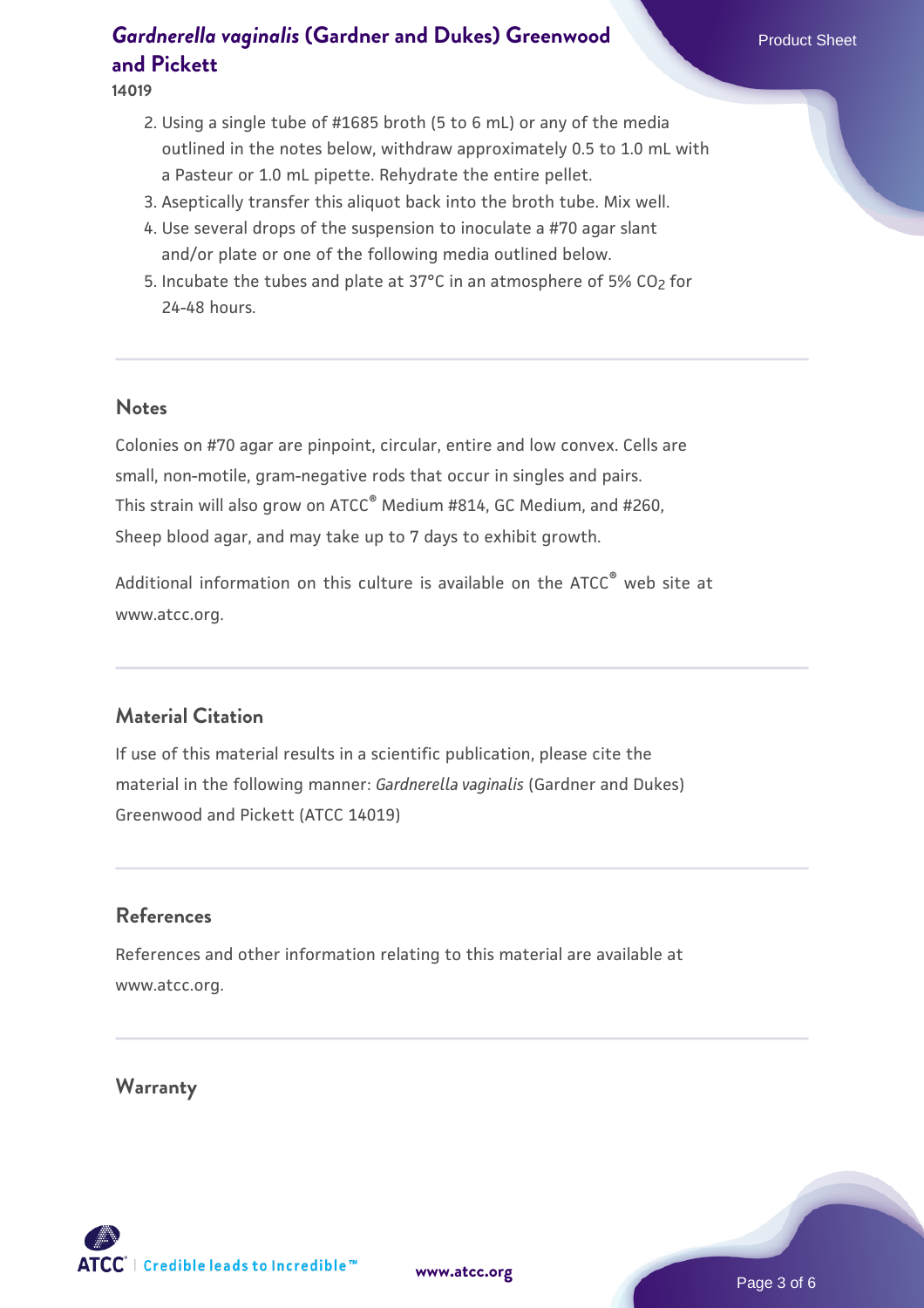#### **14019**

The product is provided 'AS IS' and the viability of ATCC® products is warranted for 30 days from the date of shipment, provided that the customer has stored and handled the product according to the information included on the product information sheet, website, and Certificate of Analysis. For living cultures, ATCC lists the media formulation and reagents that have been found to be effective for the product. While other unspecified media and reagents may also produce satisfactory results, a change in the ATCC and/or depositor-recommended protocols may affect the recovery, growth, and/or function of the product. If an alternative medium formulation or reagent is used, the ATCC warranty for viability is no longer valid. Except as expressly set forth herein, no other warranties of any kind are provided, express or implied, including, but not limited to, any implied warranties of merchantability, fitness for a particular purpose, manufacture according to cGMP standards, typicality, safety, accuracy, and/or noninfringement.

#### **Disclaimers**

This product is intended for laboratory research use only. It is not intended for any animal or human therapeutic use, any human or animal consumption, or any diagnostic use. Any proposed commercial use is prohibited without a license from ATCC.

While ATCC uses reasonable efforts to include accurate and up-to-date information on this product sheet, ATCC makes no warranties or representations as to its accuracy. Citations from scientific literature and patents are provided for informational purposes only. ATCC does not warrant that such information has been confirmed to be accurate or complete and the customer bears the sole responsibility of confirming the accuracy and completeness of any such information.

This product is sent on the condition that the customer is responsible for and assumes all risk and responsibility in connection with the receipt, handling, storage, disposal, and use of the ATCC product including without limitation

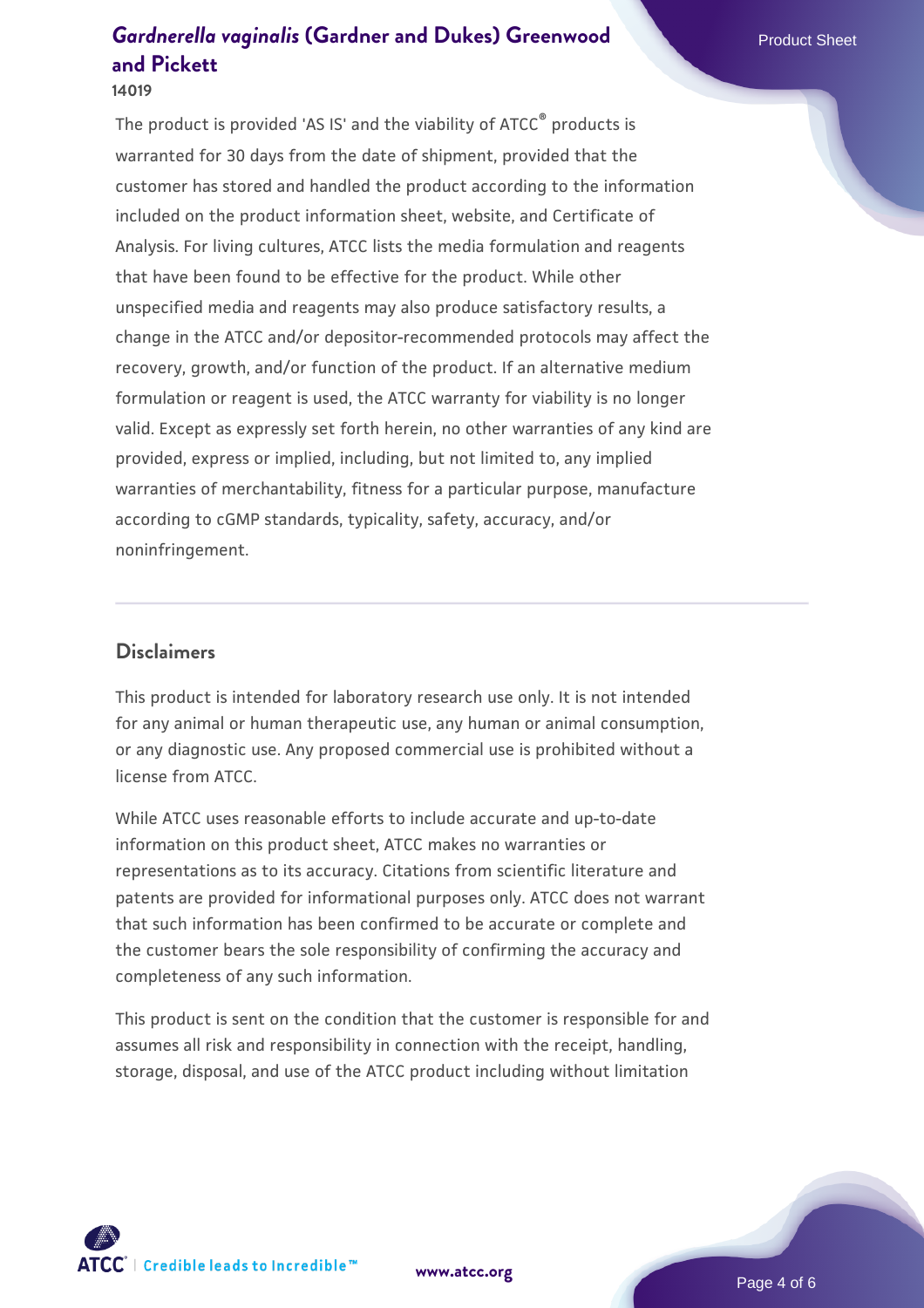#### **14019**

taking all appropriate safety and handling precautions to minimize health or environmental risk. As a condition of receiving the material, the customer agrees that any activity undertaken with the ATCC product and any progeny or modifications will be conducted in compliance with all applicable laws, regulations, and guidelines. This product is provided 'AS IS' with no representations or warranties whatsoever except as expressly set forth herein and in no event shall ATCC, its parents, subsidiaries, directors, officers, agents, employees, assigns, successors, and affiliates be liable for indirect, special, incidental, or consequential damages of any kind in connection with or arising out of the customer's use of the product. While reasonable effort is made to ensure authenticity and reliability of materials on deposit, ATCC is not liable for damages arising from the misidentification or misrepresentation of such materials.

Please see the material transfer agreement (MTA) for further details regarding the use of this product. The MTA is available at www.atcc.org.

#### **Copyright and Trademark Information**

© ATCC 2021. All rights reserved.

ATCC is a registered trademark of the American Type Culture Collection.

#### **Revision**

This information on this document was last updated on 2022-03-25

#### **Contact Information**

ATCC 10801 University Boulevard Manassas, VA 20110-2209 USA